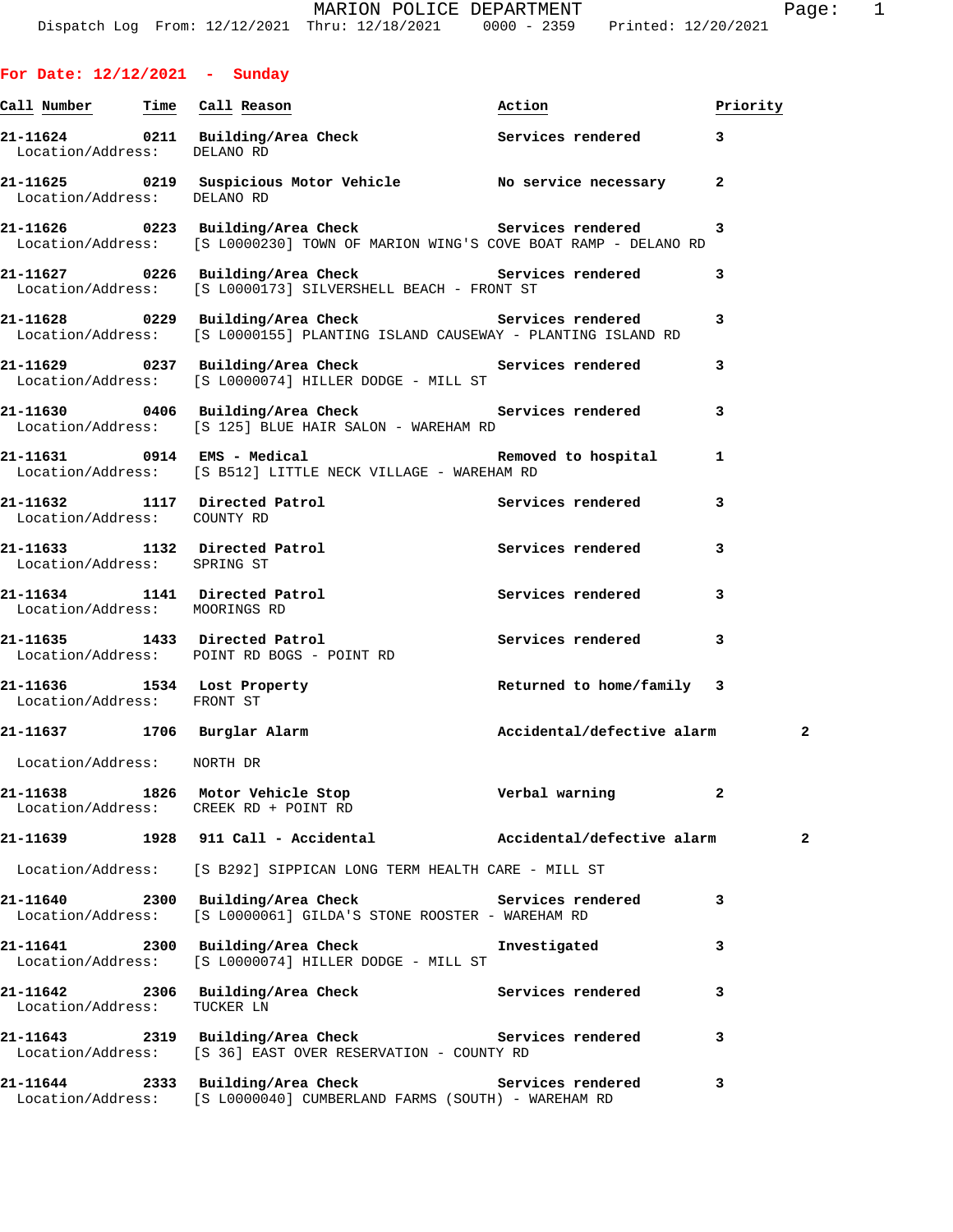|                                                              | MARION POLICE DEPARTMENT<br>Dispatch Log From: 12/12/2021 Thru: 12/18/2021 0000 - 2359 Printed: 12/20/2021                                            |                           |              | Page: $2$ |  |
|--------------------------------------------------------------|-------------------------------------------------------------------------------------------------------------------------------------------------------|---------------------------|--------------|-----------|--|
| For Date: $12/13/2021$ - Monday                              |                                                                                                                                                       |                           |              |           |  |
|                                                              |                                                                                                                                                       |                           |              |           |  |
|                                                              | 21-11645 0006 Building/Area Check 5ervices rendered 3<br>Location/Address: [S 131] FIELDSTONE FARM MARKET - MILL ST                                   |                           |              |           |  |
|                                                              | 21-11646 0006 Building/Area Check <b>Services</b> rendered 3<br>Location/Address: [S L0000123] TOWN OF MARION HARBORMASTER'S OFFICE - ISLAND WHARF RD |                           |              |           |  |
|                                                              | 21-11647 0009 Building/Area Check 6 Services rendered 3<br>Location/Address: [S L0000082] ISLAND WHARF MARINE - ISLAND WHARF RD                       |                           |              |           |  |
|                                                              | 21-11648 0012 Building/Area Check 5ervices rendered 3<br>Location/Address: [S L0000173] SILVERSHELL BEACH - FRONT ST                                  |                           |              |           |  |
|                                                              | 21-11649 0013 Building/Area Check <b>The Investigated</b> 3<br>Location/Address: [S 125] BLUE HAIR SALON - WAREHAM RD                                 |                           |              |           |  |
| Location/Address: WATER ST                                   | 21-11650 0016 Building/Area Check Services rendered                                                                                                   |                           | 3            |           |  |
|                                                              | 21-11651 0017 Building/Area Check <b>The Investigated</b><br>Location/Address: [S L0000157] POINT ROAD PLAYGROUND - POINT RD                          |                           | 3            |           |  |
|                                                              | 21-11652 0022 Building/Area Check 1nvestigated 3<br>Location/Address: VILLAGE DR                                                                      |                           |              |           |  |
|                                                              | 21-11653      0032  Building/Area Check          Services rendered<br>Location/Address: [S L0000218] TOWN OF MARION COMMUNITY CENTER - MILL ST        |                           | 3            |           |  |
|                                                              | 11654 0036 Building/Area Check Services rendered<br>Location/Address: [S B273] TOWN OF MARION WATER TREATMENT PLANT - BENSON BROOK RD                 |                           | 3            |           |  |
|                                                              | 21-11655 0042 Building/Area Check <b>Investigated</b><br>Location/Address: [S 82] MARION COMPUTER STORE - WAREHAM RD                                  |                           | 3            |           |  |
|                                                              | Location/Address: [S L0000054] TOWN OF MARION EVERGREEN CEMETERY - MILL ST                                                                            |                           | $\mathbf{3}$ |           |  |
|                                                              | Location/Address: [S L0000074] HILLER DODGE - MILL ST                                                                                                 |                           | 3            |           |  |
|                                                              | 21-11658 0239 Building/Area Check<br>Location/Address: [S L0000216] CHILDRENS ACADEMY - COUNTY RD                                                     | Investigated              | 3            |           |  |
|                                                              | 21-11659 		 0242 Building/Area Check 		 Services rendered<br>Location/Address: [S L0000204] COLLISION SERVICES OF MARION - FRONT ST                   |                           | 3            |           |  |
|                                                              | 21-11660 0319 Building/Area Check how investigated<br>Location/Address: [S 36] EAST OVER RESERVATION - COUNTY RD                                      |                           | 3            |           |  |
|                                                              | 21-11661 0405 Building/Area Check<br>Location/Address: [S 97] BURR BROTHERS SALES - WAREHAM RD                                                        | Investigated              | 3            |           |  |
| Location/Address: POINT RD + COUNTY RD                       | 21-11662 0531 Building/Area Check                                                                                                                     | Services rendered         | 3            |           |  |
| $21 - 11663$ 0708 D.M.V.<br>Location/Address: MILL ST        |                                                                                                                                                       | Services rendered         | 3            |           |  |
| 21-11664 0713 Transport<br>Location/Address: MILL ST         |                                                                                                                                                       | Returned to home/family 3 |              |           |  |
| 21-11665 0716 Directed Patrol                                | Location/Address: [S 42] LIGHTHOUSE LIQUORS - MILL ST                                                                                                 | Services rendered         | 3            |           |  |
| Location/Address: TUCKER LN                                  | 21-11666 0951 Building/Area Check Services rendered                                                                                                   |                           | 3            |           |  |
| 21-11667 0955 Directed Patrol<br>Location/Address: COUNTY RD |                                                                                                                                                       | Investigated              | 3            |           |  |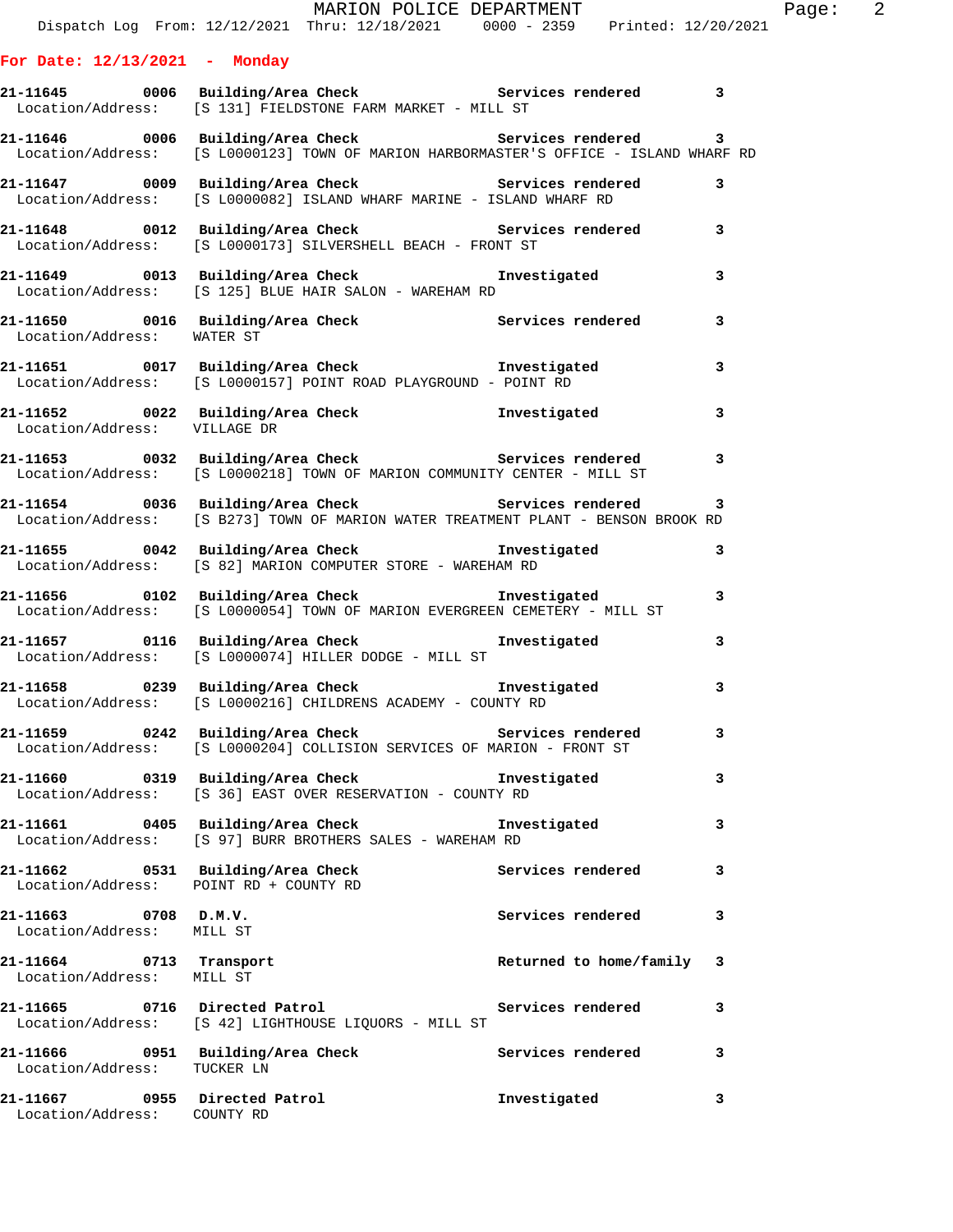| 21-11668 1001 Directed Patrol<br>Location/Address: DELANO RD |                                                                                                                                                              | Services rendered | 3              |
|--------------------------------------------------------------|--------------------------------------------------------------------------------------------------------------------------------------------------------------|-------------------|----------------|
|                                                              | 21-11669 1008 Building/Area Check 1nvestigated<br>Location/Address: [S L0000128] MARION SOCIAL CLUB - PUMPING STATION RD                                     |                   | 3              |
|                                                              | 21-11670 1030 Building/Area Check Tnvestigated<br>Location/Address: [S 118] MARION VILLAGE ESTATES - VILLAGE DR                                              |                   | 3              |
| Location/Address: N GREAT HILL DR                            | 21-11671 1034 Building/Area Check Services rendered                                                                                                          |                   | 3              |
| Location/Address: CONVERSE RD                                | 21-11672 1035 Directed Patrol 100 Investigated                                                                                                               |                   | 3              |
|                                                              | 21-11673 1044 911 Call - Accidental Services rendered<br>Location/Address: [S B292] SIPPICAN LONG TERM HEALTH CARE - MILL ST                                 |                   | $\mathbf{2}$   |
|                                                              | 21-11674 1058 Health/Welfare <b>120 Services</b> rendered 3<br>Location/Address: [S B512] LITTLE NECK VILLAGE - WAREHAM RD                                   |                   |                |
|                                                              | 21-11675 1103 EMS - Medical 1 Removed to hospital 1<br>Location/Address: [S B292] SIPPICAN LONG TERM HEALTH CARE - MILL ST                                   |                   |                |
|                                                              | 21-11676 1106 Burglar Alarm 1997 (Accidental/defective alarm                                                                                                 |                   | $\overline{a}$ |
| Location/Address: SHELL HEAP RD                              |                                                                                                                                                              |                   |                |
|                                                              | 21-11677 1113 Waterways Disabled Vessel Services rendered<br>Location/Address: [S L0000122] TOWN OF MARION HARBOR - FRONT ST                                 |                   | 3              |
| Location: AUCOOT                                             | 21-11678 1122 Waterways Area Patrol Services rendered 3                                                                                                      |                   |                |
|                                                              | 21-11679 1123 Waterways Area Patrol 1123 Services rendered<br>Location: [S L0000019] BIRD ISLAND                                                             |                   | 3              |
|                                                              | 21-11680      1151   EMS - Mutual Aid             Removed to hospital<br>Location/Address:    [S3] WOODVILLE WAY<br>Location/Address: [S3] WOODVILLE WAY     |                   | 1              |
| Location/Address: HAMMETT'S COVE DR                          | 21-11681 1231 Suspicious Activity Services rendered 2                                                                                                        |                   |                |
|                                                              | 21-11682                1251 Animal Complaint                     Services rendered<br>Location/Address: [S B271] TOWN OF MARION POLICE DEPARTMENT - MILL ST |                   | 3              |
| 21-11683 1334 EMS - Medical<br>Location/Address: CONVERSE RD |                                                                                                                                                              | Services rendered | 1              |
| Location/Address: HOLMES ST                                  | 21-11684 1357 Building/Area Check Services rendered                                                                                                          |                   | 3              |
|                                                              | 21-11685 1408 Building/Area Check 1nvestigated<br>Location/Address: [S L0000221] WASHBURN PARK - WASHBURN PARK RD                                            |                   | 3              |
|                                                              | 21-11686 1423 911 Call - Accidental Services rendered<br>Location/Address: [S B292] SIPPICAN LONG TERM HEALTH CARE - MILL ST                                 |                   | $\overline{a}$ |
|                                                              | 21-11687 1432 Suspicious Activity 1nvestigated<br>Location/Address: [S L0000157] POINT ROAD PLAYGROUND - POINT RD                                            |                   | $\mathbf{2}$   |
|                                                              | 21-11688 1459 MVC - Property<br>Location/Address: RIVER RD + WAREHAM RD                                                                                      | Report assigned   | $\mathbf{2}$   |
| Location/Address: STONEY RUN LN                              | 21-11689 1538 911 Call - Accidental No service necessary                                                                                                     |                   | $\mathbf{2}$   |
|                                                              | 21-11690   1603   9-1-1 Call - Abandoned   Investigated<br>Location/Address: [S B271] TOWN OF MARION POLICE DEPARTMENT - MILL ST                             |                   | $\mathbf{2}$   |
|                                                              | 21-11691 1653 Parking Enforcement                                                                                                                            | Investigated      | 3              |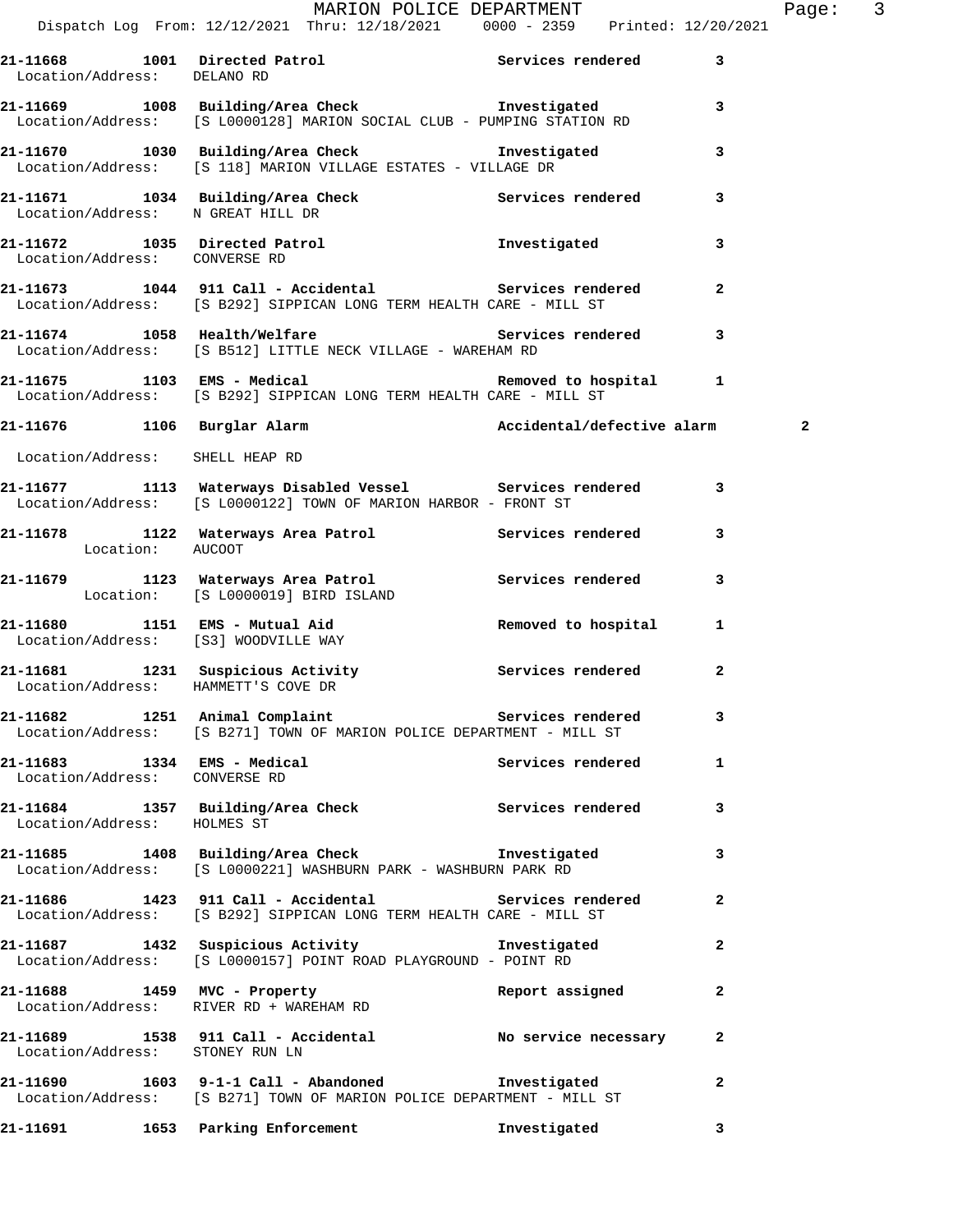|                                  | MARION POLICE DEPARTMENT<br>Dispatch Log From: 12/12/2021 Thru: 12/18/2021 0000 - 2359 Printed: 12/20/2021                                                                         |                                                     |                |
|----------------------------------|------------------------------------------------------------------------------------------------------------------------------------------------------------------------------------|-----------------------------------------------------|----------------|
| Location/Address: CONVERSE RD    |                                                                                                                                                                                    |                                                     |                |
| Location/Address: [S6] QUAKER LN | 21-11692 1709 Assist/Other Police Department Referred to other agency 2                                                                                                            |                                                     |                |
|                                  | 21-11693 1732 Suspicious Person Neport assigned<br>Location/Address: [S L0000040] CUMBERLAND FARMS (SOUTH) - WAREHAM RD                                                            |                                                     | $\mathbf{2}$   |
| Location/Address: FRONT ST       | 21-11694 1734 911 Call - Accidental No service necessary                                                                                                                           |                                                     | $\mathbf{2}$   |
|                                  | 21-11695 1805 Fire - Alarm National Resource of the Second Language of the Second Language of the Second Langu<br>Location/Address: [S 18] TABOR ACADEMY - HEATH HOUSE - SPRING ST |                                                     | 1              |
|                                  | 21-11696 1847 Motor Vehicle Stop Nerbal warning<br>Location/Address: [S L0000061] GILDA'S STONE ROOSTER - WAREHAM RD                                                               |                                                     | $\overline{a}$ |
|                                  | 21-11697 1902 911 Call - Accidental No service necessary<br>Location/Address: [S B292] SIPPICAN LONG TERM HEALTH CARE - MILL ST                                                    |                                                     | $\overline{a}$ |
| Location/Address: WAREHAM RD     | 21-11699 2201 Animal Complaint Referred to other agency 3<br>Location/Address: WAREHAM PD                                                                                          |                                                     |                |
| Location/Address: WATER ST       | 21-11700 2230 Building/Area Check <b>Services</b> rendered                                                                                                                         |                                                     | 3              |
|                                  |                                                                                                                                                                                    |                                                     |                |
|                                  | Location/Address: [S L0000074] HILLER DODGE - MILL ST                                                                                                                              | 21-11701 2238 Building/Area Check Services rendered | 3              |
|                                  | 21-11702 2242 Building/Area Check Services rendered<br>Location/Address: [S L0000054] TOWN OF MARION EVERGREEN CEMETERY - MILL ST                                                  |                                                     | 3              |
|                                  | 21-11703 2259 Building/Area Check Services rendered<br>Location/Address: [S L0000173] SILVERSHELL BEACH - FRONT ST                                                                 |                                                     | 3              |
|                                  | Location/Address: [S L0000088] KITTANSETT CLUB - POINT RD                                                                                                                          |                                                     | 3              |

Page: 4

## **For Date: 12/14/2021 - Tuesday**

| 21-11706 0006 Health/Welfare<br>Location/Address: MILL ST       |                                                                                                              | Services rendered | $\mathbf{3}$   |
|-----------------------------------------------------------------|--------------------------------------------------------------------------------------------------------------|-------------------|----------------|
|                                                                 | 21-11707 0111 Building/Area Check Services rendered<br>Location/Address: [S L0000074] HILLER DODGE - MILL ST |                   | 3              |
|                                                                 | 21-11708 0114 Building/Area Check Truestigated<br>Location/Address: [S B392] SIPPICAN SCHOOL - SPRING ST     |                   | 3              |
| Location/Address: ROCKY KNOOK LN                                | 21-11709 0117 Building/Area Check Services rendered                                                          |                   | $\mathbf{3}$   |
| Location/Address: MAIN ST                                       | 21-11710 0121 Building/Area Check                                                                            | Services rendered | $\overline{3}$ |
|                                                                 | Location/Address: [S L0000173] SILVERSHELL BEACH - FRONT ST                                                  |                   | 3              |
| Location/Address: RIVER RD                                      | 21-11712 0131 Building/Area Check                                                                            | Services rendered | 3              |
|                                                                 | 21-11713 0134 Building/Area Check 5ervices rendered<br>Location/Address: [S L0000011] THE CAZ - BARROS DR    |                   | 3              |
| 21-11714 0137 Directed Patrol<br>Location/Address: REZENDES TER |                                                                                                              | Services rendered | 3              |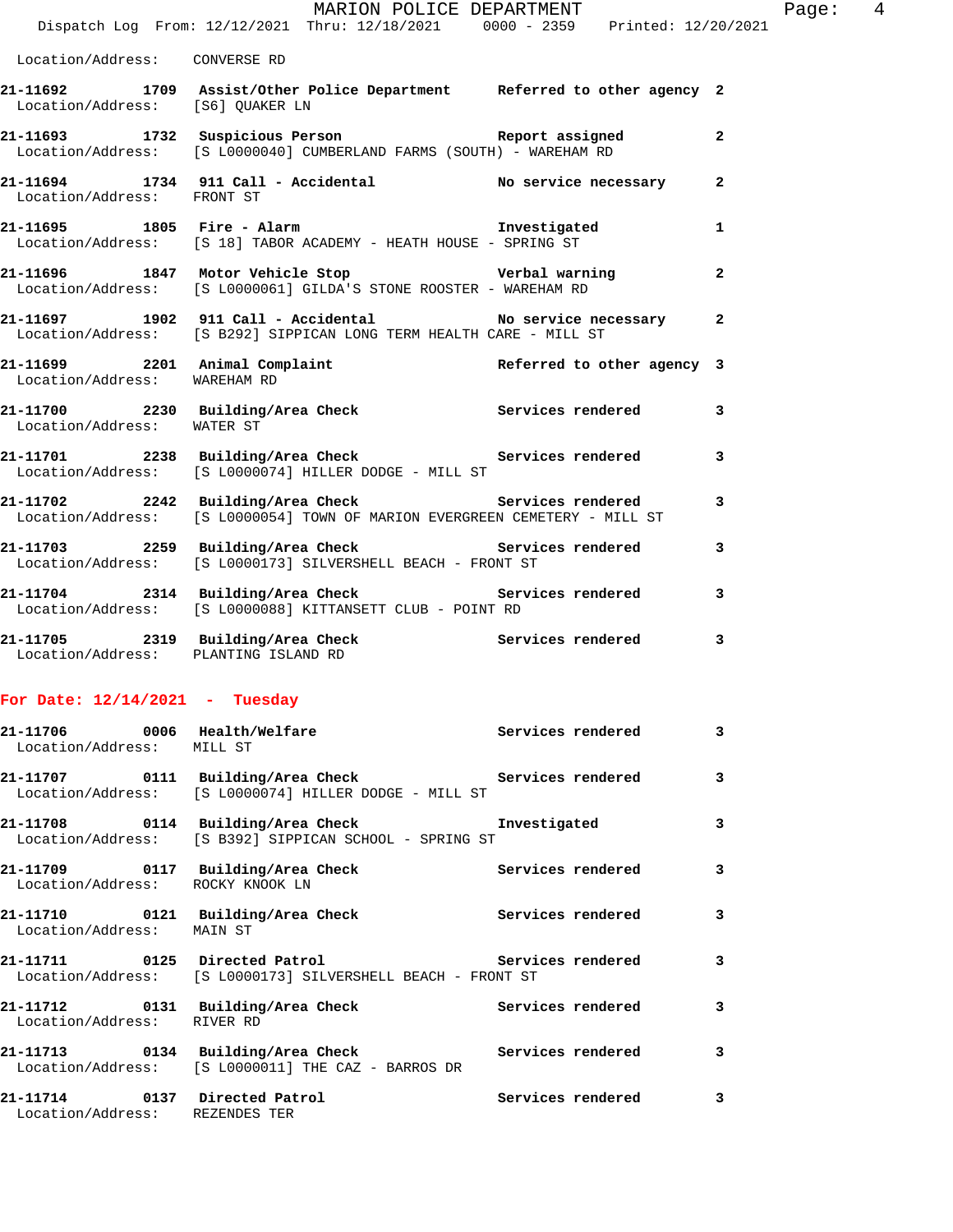|                                       | MARION POLICE DEPARTMENT<br>Dispatch Log From: 12/12/2021 Thru: 12/18/2021 0000 - 2359 Printed: 12/20/2021                           |                  |                | Page: 5 |  |
|---------------------------------------|--------------------------------------------------------------------------------------------------------------------------------------|------------------|----------------|---------|--|
|                                       |                                                                                                                                      |                  |                |         |  |
|                                       | 21-11715 0137 Building/Area Check 5ervices rendered 3<br>Location/Address: [S L0000216] CHILDRENS ACADEMY - COUNTY RD                |                  |                |         |  |
|                                       | 21-11716 		 0140 Building/Area Check 		 Services rendered 3<br>Location/Address: [S 151] ABINGTON BANK - FRONT ST                    |                  |                |         |  |
|                                       | 21-11717   0141   Building/Area Check   Services rendered<br>Location/Address: [S 57] EASTERN BANK - FRONT ST                        |                  | 3              |         |  |
|                                       | 21-11718 0240 Building/Area Check Services rendered 3<br>Location/Address: [S L0000225] WELL'S SERVICE STATION - WAREHAM RD          |                  |                |         |  |
|                                       | 21-11719 0317 Directed Patrol Services rendered 3<br>Location/Address: BLUEBERRY WAY                                                 |                  |                |         |  |
| Location/Address: PUMPING STATION RD  |                                                                                                                                      |                  | $\mathbf{3}$   |         |  |
|                                       | 21-11721 0324 Building/Area Check Services rendered 3<br>Location/Address: [S L0000128] MARION SOCIAL CLUB - PUMPING STATION RD      |                  |                |         |  |
|                                       | 21-11722 0334 Building/Area Check Services rendered 3<br>Location/Address: [S L0000061] GILDA'S STONE ROOSTER - WAREHAM RD           |                  |                |         |  |
|                                       | 21-11723 0337 Building/Area Check 6 Secured building 3<br>Location/Address: [S 137] TRI TOWN MOTORS - WAREHAM RD                     |                  |                |         |  |
|                                       | 21-11724 0415 Directed Patrol 21-11724 contracted particles in the Services rendered<br>Vicinity of: TOWN LINE - MILL ST             |                  | $\mathbf{3}$   |         |  |
|                                       | 21-11725 0512 Building/Area Check 5ervices rendered 3<br>Location/Address: [S 97] BURR BROTHERS SALES - WAREHAM RD                   |                  |                |         |  |
| Location/Address: MILL ST + RYDERS LN | 21-11726 0536 Motor Vehicle Stop Nerbal warning                                                                                      |                  | $\mathbf{2}$   |         |  |
|                                       | 21-11727 0546 Motor Vehicle Stop Controller verbal warning<br>Location/Address: MILL ST + ABELS WAY                                  |                  | $\overline{2}$ |         |  |
|                                       | 21-11728 0701 Directed Patrol 20 Services rendered 3<br>Location/Address: [S 131] FIELDSTONE FARM MARKET - MILL ST                   |                  |                |         |  |
|                                       | 21-11729 0706 Motor Vehicle Stop Nerbal warning<br>Location/Address: MILL ST + ROCKY KNOOK LN                                        |                  |                |         |  |
| Location/Address: ROCKY KNOOK LN      | 21-11730 0720 Motor Vehicle Stop Nerbal warning                                                                                      |                  | $\mathbf{2}$   |         |  |
|                                       | 21-11731 0724 Motor Vehicle Stop<br>Location/Address: MATTAPOISETT LINE - MILL ST                                                    | Verbal warning   | $\mathbf{2}$   |         |  |
|                                       | 21-11732 0731 MVC - Property Report assigned<br>Location/Address: [S 108] KATE'S SIMPLE EATS - FRONT ST                              |                  | $\mathbf{2}$   |         |  |
|                                       | 21-11733 0842 Directed Patrol (2008) Services rendered 3<br>Location/Address: [S B392] SIPPICAN SCHOOL - SPRING ST                   |                  |                |         |  |
|                                       | 21-11734 0903 General Service <b>1988 Services</b> rendered<br>Location/Address: [S B271] TOWN OF MARION POLICE DEPARTMENT - MILL ST |                  | 3              |         |  |
| Location/Address: COUNTY RD           | 21-11735 0916 Directed Patrol                                                                                                        | Investigated     | 3              |         |  |
| Location/Address: JOANNE DR           | 21-11736 0941 Health/Welfare                                                                                                         | <b>Unfounded</b> | 3              |         |  |
| Location/Address: BULLIVANT FARM RD   | 21-11737 1009 Building/Area Check Services rendered                                                                                  |                  | $\mathbf{3}$   |         |  |
|                                       | 21-11738 1016 General Offense No service necessary 2<br>Location/Address: [S L0000178] SIPPICAN HISTORICAL SOCIETY - FRONT ST        |                  |                |         |  |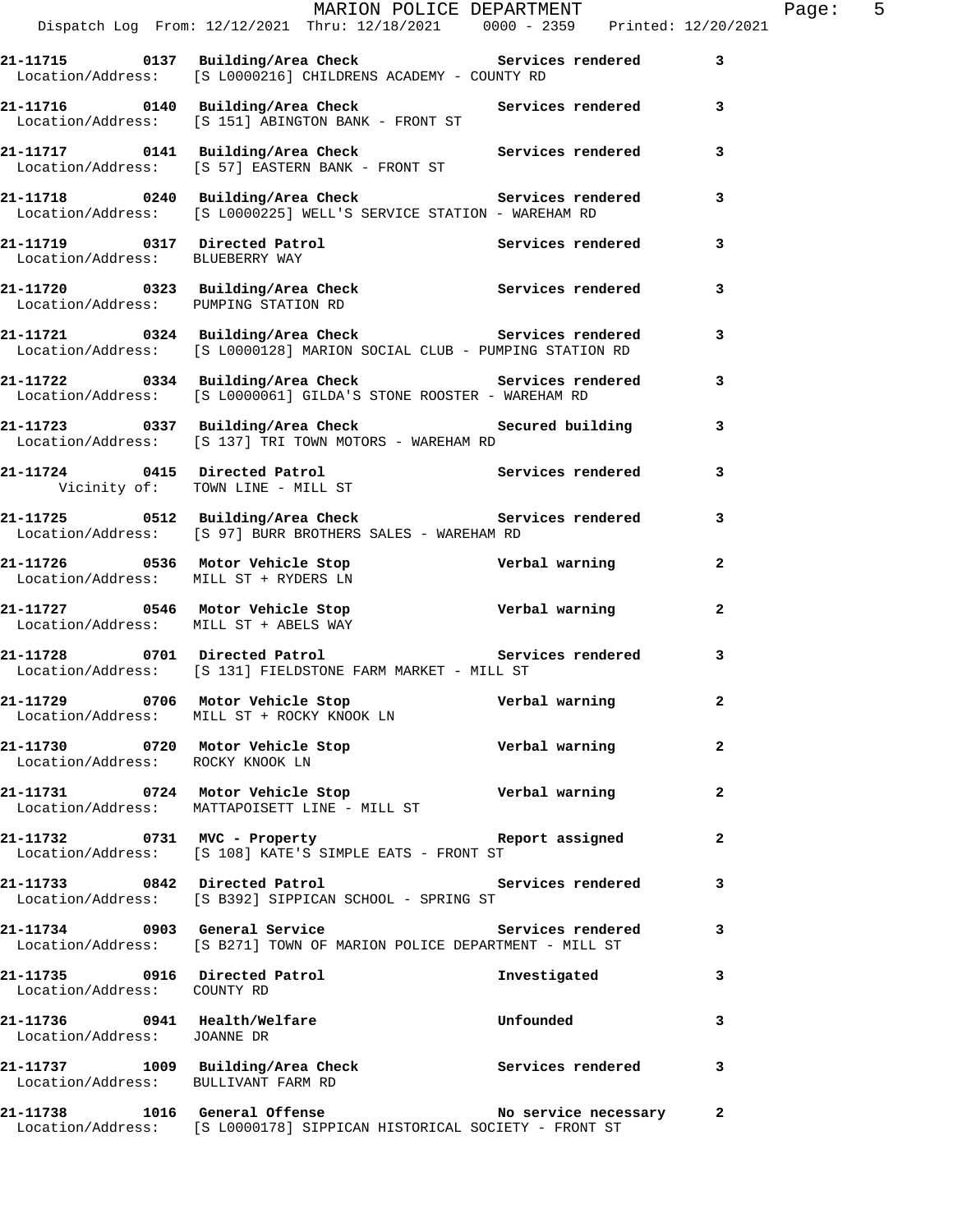## MARION POLICE DEPARTMENT FRAGIC Page: 6

Dispatch Log From: 12/12/2021 Thru: 12/18/2021 0000 - 2359 Printed: 12/20/2021

|                              | 21-11739 1021 Follow Up Investigation No such person can be found                                                                              |                            | 3              |
|------------------------------|------------------------------------------------------------------------------------------------------------------------------------------------|----------------------------|----------------|
| Location/Address: VILLAGE DR |                                                                                                                                                |                            |                |
|                              | 21-11740 1035 Directed Patrol <b>120 Services</b> rendered 3<br>Location/Address: POINT RD + BULLIVANT FARM RD                                 |                            |                |
|                              | 21-11741 1225 Motor Vehicle Stop<br>Location/Address: WAREHAM RD + RIVER RD                                                                    | Verbal warning             | $\overline{a}$ |
|                              | 21-11742 1320 Directed Patrol 1997 Services rendered<br>Location/Address: [S B392] SIPPICAN SCHOOL - SPRING ST                                 |                            | 3              |
|                              | 21-11743 1358 Directed Patrol Moratigated Investigated Location/Address: BOGS - POINT RD                                                       |                            | 3              |
|                              | Location/Address: POINT RD + BARROS DR                                                                                                         |                            | 3              |
|                              | 21-11745 1407 Health/Welfare <b>1200 Removed</b> to hospital 3<br>Location/Address: [S B293] MARCONI VILLAGE - MILL ST                         |                            |                |
| Location/Address: WATER ST   | 21-11746 1445 Animal Complaint                                                                                                                 | Referred to other agency 3 |                |
|                              | 21-11747 1458 911 Call - Accidental No service necessary 2<br>Location/Address: [S B292] SIPPICAN LONG TERM HEALTH CARE - MILL ST              |                            |                |
|                              | 21-11748 1651 Motor Vehicle Stop Report assigned<br>Location/Address: POINT RD + COUNTY RD                                                     |                            | $\mathbf{2}$   |
|                              | 21-11749 1739 MVC - Property 1999 Services rendered<br>Location/Address: MM 34.3 - ROUTE 195 EAST                                              |                            | $\overline{a}$ |
|                              | 21-11750 2223 D.M.V.<br>Location/Address: [S L0000061] WAREHAM RD + POINT RD                                                                   | Investigated               | 3              |
|                              | 21-11751 2234 Fire - Alarm<br>Location/Address: [S L0000103] TABOR ACADEMY - MAKEPEACE DORM - SPRING ST                                        | Investigated               | $\mathbf{1}$   |
|                              | 21-11752 2252 Building/Area Check Services rendered 3<br>Location/Address: [S L0000123] TOWN OF MARION HARBORMASTER'S OFFICE - ISLAND WHARF RD |                            |                |
|                              | 21-11753 2304 Building/Area Check 5ervices rendered 3<br>Location/Address: [S L0000061] GILDA'S STONE ROOSTER - WAREHAM RD                     |                            |                |
| Location/Address: MILL ST    | 21-11754 2326 Motor Vehicle Stop Nerbal warning                                                                                                |                            | $\overline{2}$ |
|                              | For Date: $12/15/2021$ - Wednesday                                                                                                             |                            |                |
|                              | 21-11755 0045 Building/Area Check 5ervices rendered<br>Location/Address: [S L0000216] CHILDRENS ACADEMY - COUNTY RD                            |                            | 3              |
|                              | 21-11756 0049 Building/Area Check 5ervices rendered<br>Location/Address: [S 151] ABINGTON BANK - FRONT ST                                      |                            | 3              |
|                              | 21-11757 0104 Building/Area Check Services rendered<br>Location/Address: [S 82] MARION COMPUTER STORE - WAREHAM RD                             |                            | 3              |
|                              | 21-11758 0126 Building/Area Check 5ervices rendered<br>Location/Address: [S L0000027] CAPTAIN HADLEY HOUSE - FRONT ST                          |                            | 3              |
|                              | 21-11759 0137 Building/Area Check Services rendered<br>Location/Address: [S L0000221] WASHBURN PARK - WASHBURN PARK RD                         |                            | 3              |
|                              | 21-11760 0219 Building/Area Check Services rendered<br>Location/Address: [S L0000061] GILDA'S STONE ROOSTER - WAREHAM RD                       |                            | 3              |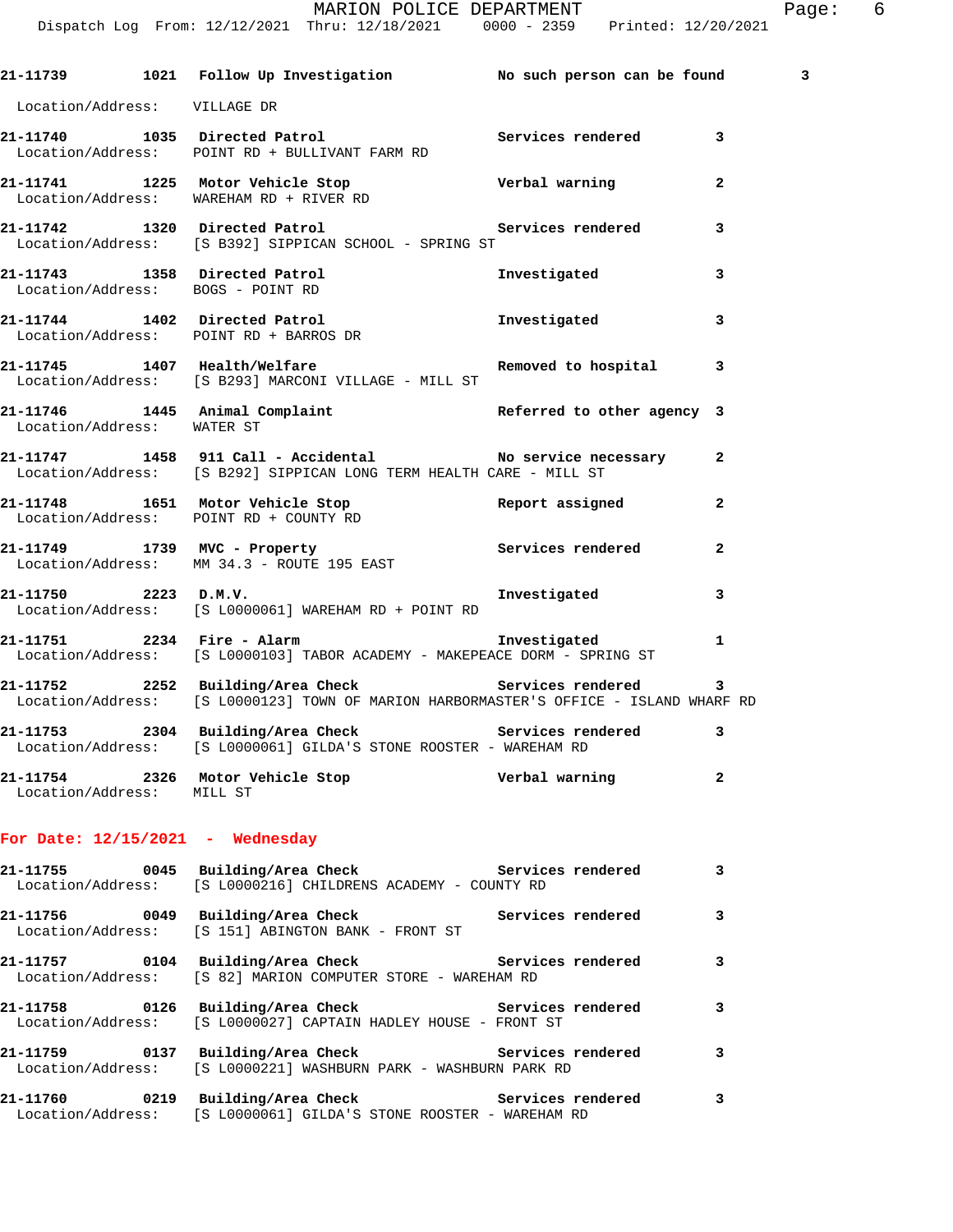|                              |                                                                                                                                                        | MARION POLICE DEPARTMENT   |                | Page: 7 |  |
|------------------------------|--------------------------------------------------------------------------------------------------------------------------------------------------------|----------------------------|----------------|---------|--|
|                              | Dispatch Log From: 12/12/2021 Thru: 12/18/2021 0000 - 2359 Printed: 12/20/2021                                                                         |                            |                |         |  |
|                              | 21-11761 0228 Building/Area Check Services rendered 3<br>Location/Address: [S 118] MARION VILLAGE ESTATES - VILLAGE DR                                 |                            |                |         |  |
|                              | 21-11762 0230 Building/Area Check Services rendered 3<br>Location/Address: INDIAN COVE RD                                                              |                            |                |         |  |
|                              | 21-11763 0253 Building/Area Check Services rendered 3<br>Location/Address: [S L0000003] ADVENT CHRISTIAN CAMPGROUNDS - OAKDALE AVE                     |                            |                |         |  |
|                              | 21-11764 0304 Building/Area Check Services rendered 3<br>Location/Address: [S L0000001] A & J BOAT CORP. - POINT RD                                    |                            |                |         |  |
|                              | 21-11765 0310 Building/Area Check Services rendered 3<br>Location/Address: HAMMETT'S COVE DR                                                           |                            |                |         |  |
|                              | 21-11766      0433   Building/Area Check           Services rendered<br>Location/Address:   [S L0000155] PLANTING ISLAND CAUSEWAY - PLANTING ISLAND RD |                            | 3              |         |  |
|                              | 21-11767 0658 Directed Patrol 21-11767 0658 011 Patrol<br>Location/Address: [S 131] FIELDSTONE FARM MARKET - MILL ST                                   |                            |                |         |  |
|                              | 21-11768 0700 Motor Vehicle Stop <b>1988 verbal warning</b><br>Location/Address: MILL ST + ROCKY KNOOK LN                                              |                            | $\mathbf{2}$   |         |  |
|                              | 21-11769 0803 Assist - Municipal Agency Removed to hospital 3<br>Location: 195 WEST MILE MARK 31.4                                                     |                            |                |         |  |
|                              | Location/Address: WEWIANTIC RIVER BRIDGE - WAREHAM RD                                                                                                  |                            | 3              |         |  |
|                              | 21-11771 0846 Directed Patrol <b>120 CEA</b> Services rendered 3<br>Location/Address: [S B392] SIPPICAN SCHOOL - SPRING ST                             |                            |                |         |  |
|                              | 21-11772 0921 Directed Patrol 11 12 Services rendered<br>Location/Address: MILL ST + ROCKY KNOOK LN                                                    |                            | 3              |         |  |
|                              | Location/Address: [S B271] TOWN OF MARION POLICE DEPARTMENT - MILL ST                                                                                  |                            | 3              |         |  |
| Location/Address: WAREHAM RD | 21-11774 1016 General Service 21 Services rendered 3                                                                                                   |                            |                |         |  |
| Location/Address: COTTAGE ST | 21-11775 1130 Animal Complaint <b>120 Referred</b> to other agency 3                                                                                   |                            |                |         |  |
| Location/Address: WAREHAM RD | 21-11776 1150 9-1-1 Call - Abandoned Monostigated                                                                                                      |                            | $\overline{a}$ |         |  |
|                              | 21-11777 1152 Animal Complaint<br>Location/Address: FRONT ST + QUAIL'S CROSSING RD                                                                     | Referred to other agency 3 |                |         |  |
|                              | 21-11778 1251 Directed Patrol 1 2011 Services rendered 3<br>Location/Address: POINT RD + COUNTY RD                                                     |                            |                |         |  |
|                              | 21-11779 1257 911 Call - Accidental Maccidental/defective alarm 2                                                                                      |                            |                |         |  |
|                              | Location/Address: WAREHAM RD + WASHBURN LN                                                                                                             |                            |                |         |  |
|                              | 21-11780 1327 General Service Services rendered<br>Location/Address: [S B392] SIPPICAN SCHOOL - SPRING ST                                              |                            | 3              |         |  |
|                              | 21-11781 1426 Directed Patrol<br>Location/Address: WAREHAM RD + FRONT ST                                                                               | Services rendered          | 3              |         |  |
|                              | 21-11782 1544 EMS - Medical and Removed to hospital<br>Location/Address: MATTAPOISETT TOWN LINE - MILL ST                                              |                            | -1             |         |  |
|                              | 21-11783 1611 General Service 21 Services rendered<br>Location/Address: [S L0000173] SILVERSHELL BEACH - FRONT ST                                      |                            | 3              |         |  |
|                              |                                                                                                                                                        |                            | $\mathbf{2}$   |         |  |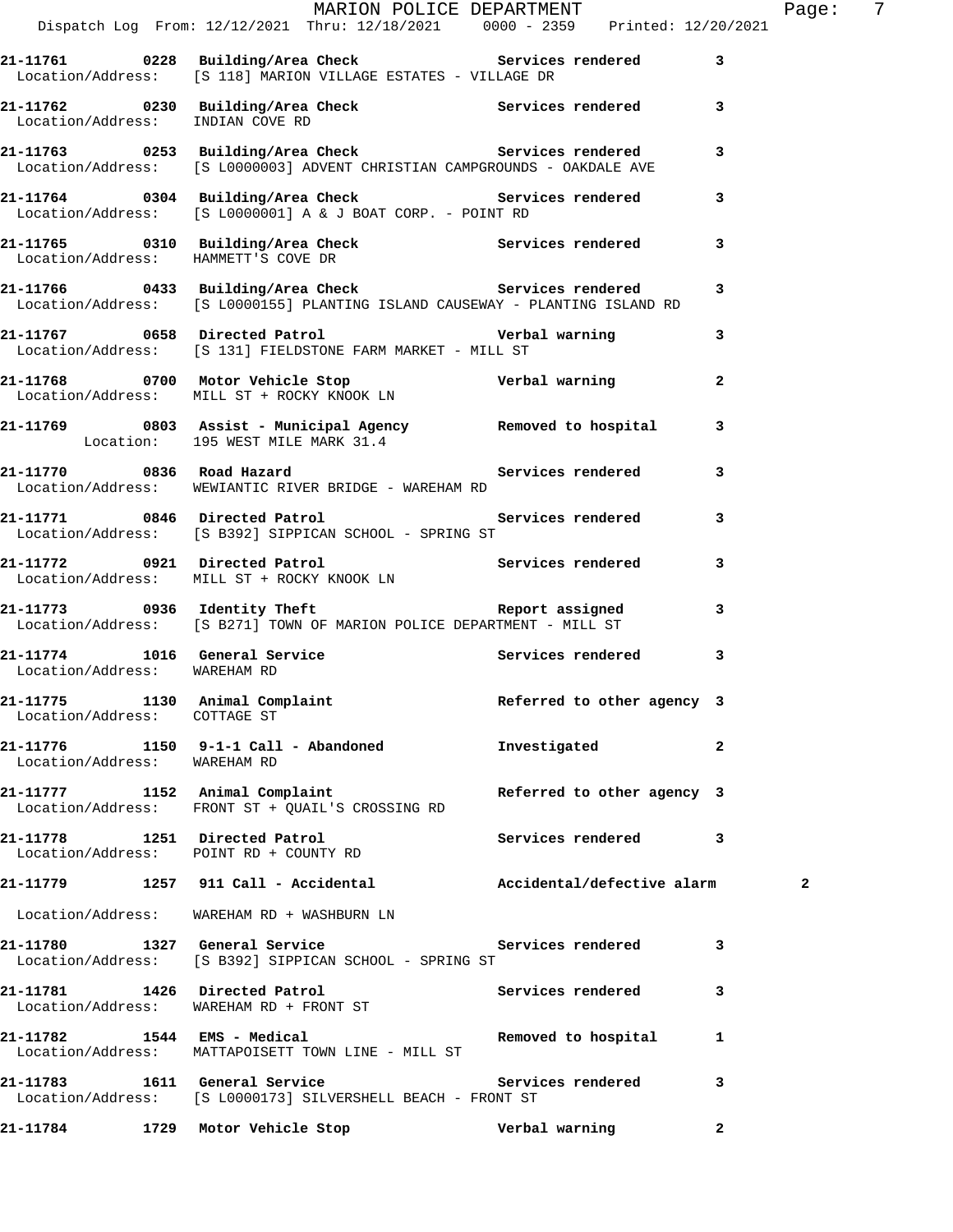|  | MARION POLICE DEPARTMENT<br>Dispatch Log From: 12/12/2021 Thru: 12/18/2021 0000 - 2359 Printed: 12/20/2021         |                |
|--|--------------------------------------------------------------------------------------------------------------------|----------------|
|  | Location/Address: [S B392] SIPPICAN SCHOOL - SPRING ST                                                             |                |
|  | 21-11785 2019 Building/Area Check Services rendered<br>Location/Address: [S 108] KATE'S SIMPLE EATS - FRONT ST     | 3              |
|  | Location/Address: BRAINARD MARSH - DELANO RD                                                                       | $\overline{a}$ |
|  | 21-11787 2238 Building/Area Check Services rendered<br>Location/Address: [S 84] MARION MARKETPLACE - WAREHAM RD    | 3              |
|  | 21-11788 2254 Building/Area Check Services rendered<br>Location/Address: [S L0000173] SILVERSHELL BEACH - FRONT ST | 3              |
|  | 21-11789 2255 Building/Area Check Services rendered<br>Location/Address: [S B392] SIPPICAN SCHOOL - SPRING ST      | 3              |
|  | 21-11790 2256 Building/Area Check Services rendered<br>Location/Address: CENTER OF TOWN - FRONT ST                 | 3              |
|  |                                                                                                                    |                |

**21-11791 0106 Building/Area Check Services rendered 3** 

## **For Date: 12/16/2021 - Thursday**

|                                                               | Location/Address: [S L0000225] WELL'S SERVICE STATION - WAREHAM RD                                                                 |              |                         |
|---------------------------------------------------------------|------------------------------------------------------------------------------------------------------------------------------------|--------------|-------------------------|
|                                                               | 21-11792 0109 Building/Area Check Services rendered<br>Location/Address: [S 57] EASTERN BANK - FRONT ST                            |              | $\overline{\mathbf{3}}$ |
|                                                               | 21-11793 0117 Building/Area Check Services rendered<br>Location/Address: [S L0000221] WASHBURN PARK - WASHBURN PARK RD             |              | 3                       |
|                                                               | 21-11794 0123 Building/Area Check Services rendered<br>Location/Address: [S L0000061] GILDA'S STONE ROOSTER - WAREHAM RD           |              | 3                       |
|                                                               | 21-11795 0133 Building/Area Check Services rendered<br>Location/Address: [S L0000011] THE CAZ - BARROS DR                          |              | 3                       |
|                                                               | 21-11796 0144 Building/Area Check Services rendered<br>Location/Address: [S L0000173] SILVERSHELL BEACH - FRONT ST                 |              | 3                       |
| Location/Address: MOORINGS RD                                 | 21-11797 0157 Building/Area Check Services rendered                                                                                |              | 3                       |
|                                                               | 21-11798 0209 Building/Area Check 6 Services rendered<br>Location/Address: [S L0000027] CAPTAIN HADLEY HOUSE - FRONT ST            |              | 3                       |
|                                                               | 21-11799 0236 Building/Area Check Services rendered<br>Location/Address: [S L0000088] KITTANSETT CLUB - POINT RD                   |              | 3                       |
|                                                               | 21-11800 0300 Building/Area Check 6 Services rendered<br>Location/Address: [S 82] MARION COMPUTER STORE - WAREHAM RD               |              | 3                       |
|                                                               | 21-11801 0318 Building/Area Check 5ervices rendered<br>Location/Address: [S L0000216] CHILDRENS ACADEMY - COUNTY RD                |              | 3                       |
|                                                               | Location/Address: [S 95] ALWAYS IN BLOOM - WAREHAM RD                                                                              |              | 3                       |
| Location/Address: VILLAGE DR                                  | 21-11803 0356 Building/Area Check Services rendered                                                                                |              | 3                       |
|                                                               | 21-11804 0408 Building/Area Check 6 Services rendered<br>Location/Address: [S L0000003] ADVENT CHRISTIAN CAMPGROUNDS - OAKDALE AVE |              | 3                       |
|                                                               | 21-11805 0707 Motor Vehicle Stop 1980 Verbal warning<br>Location/Address: [S L0000061] GILDA'S STONE ROOSTER - WAREHAM RD          |              | $\overline{a}$          |
| 21-11806 0831 Fire - Alarm<br>Location/Address: SHELL HEAP RD |                                                                                                                                    | Investigated | $\mathbf{1}$            |

Page: 8<br>2021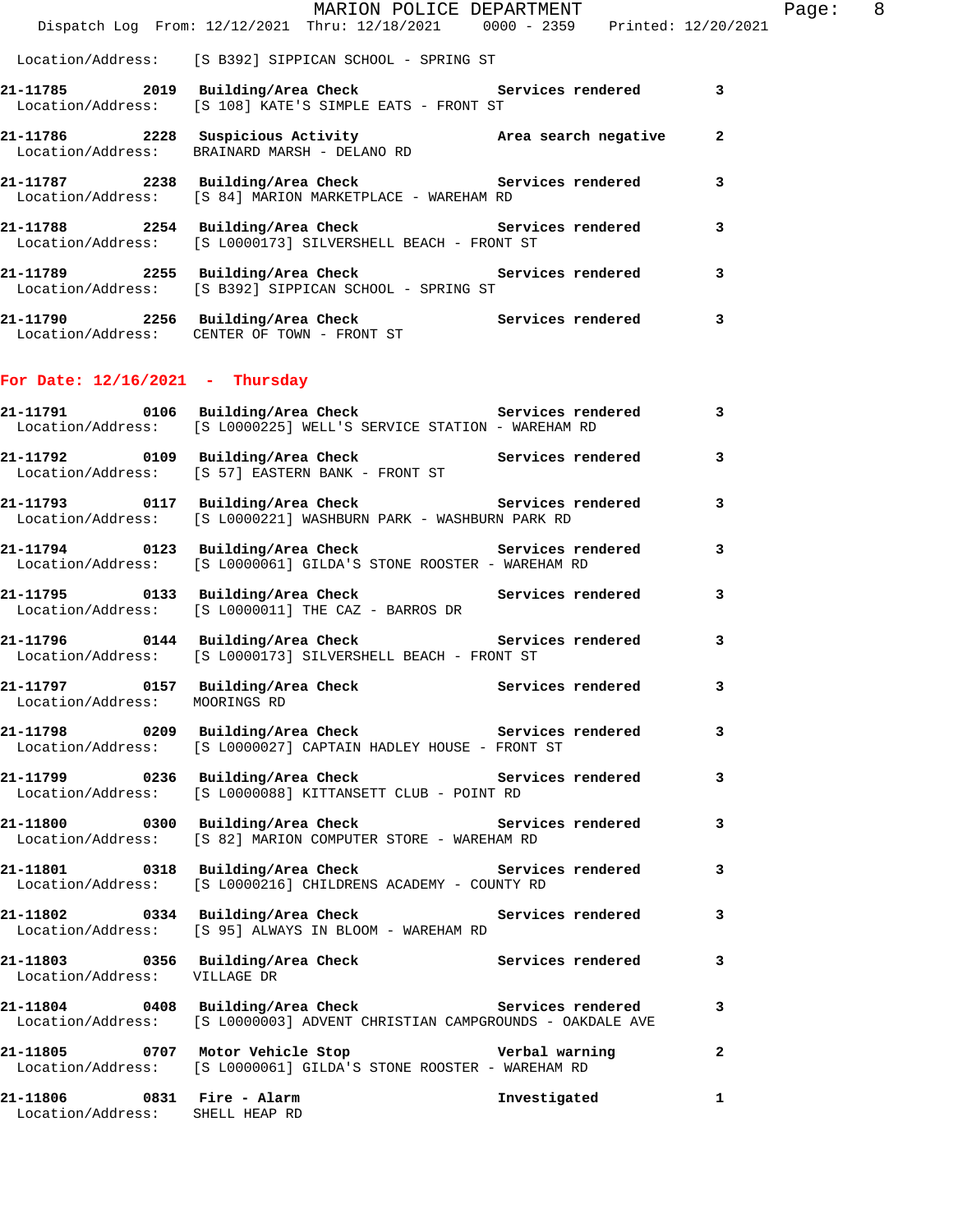|                                                         | MARION POLICE DEPARTMENT<br>Dispatch Log From: 12/12/2021 Thru: 12/18/2021 0000 - 2359 Printed: 12/20/2021                     |                       |              | Page: 9 |  |
|---------------------------------------------------------|--------------------------------------------------------------------------------------------------------------------------------|-----------------------|--------------|---------|--|
|                                                         |                                                                                                                                |                       |              |         |  |
|                                                         | 21-11807 0919 Trespassing<br>Location/Address: [S 57] EASTERN BANK - FRONT ST<br>Investigated                                  |                       | $\mathbf{2}$ |         |  |
|                                                         | 21-11808 0941 Building/Area Check 6 Services rendered 3<br>Location/Address: [S L0000173] SILVERSHELL BEACH - FRONT ST         |                       |              |         |  |
|                                                         | 21-11809 0955 Directed Patrol Services rendered <a> Location/Address: COUNTY<br/> RD</a>                                       |                       | 3            |         |  |
| Location/Address: MOORINGS RD                           | 21-11810 1126 Directed Patrol 120 Services rendered                                                                            |                       | 3            |         |  |
|                                                         | 21-11811 1155 Paper Service Service Services rendered<br>Location/Address: [S B271] TOWN OF MARION POLICE DEPARTMENT - MILL ST |                       | 3            |         |  |
| Location/Address: RESERVATION WAY                       | 21-11812 1305 EMS - Medical                                                                                                    | Removed to hospital   | 1            |         |  |
|                                                         | 21-11813 1324 EMS - Medical 1 Removed to hospital 1<br>Location/Address: CROSS NECK RD + LADY SLIPPER LN                       |                       |              |         |  |
| Location/Address: CRANBERRY WAY                         | 21-11814 1411 Assist/Other Police Department Investigated                                                                      |                       | $\mathbf{2}$ |         |  |
|                                                         | 21-11815 1429 Directed Patrol 5 Services rendered 3<br>Location/Address: [S B392] SIPPICAN SCHOOL - SPRING ST                  |                       |              |         |  |
| 21-11816 1433 Fraud<br>Location/Address: INDIAN COVE RD |                                                                                                                                | Report assigned       | 3            |         |  |
| Location/Address: COUNTY RD                             | 21-11817 1537 EMS - Medical                                                                                                    | Removed to hospital 1 |              |         |  |
|                                                         | 21-11818 1553 Fire - Alarm National Accidental/defective alarm                                                                 |                       |              | 1       |  |
|                                                         | Location/Address: [S B425] TABOR ACADEMY - DEXTER DORM - FRONT ST                                                              |                       |              |         |  |
|                                                         | 21-11819 1606 General Service 21 Accidental/defective alarm                                                                    |                       |              | 3       |  |
| Location/Address: OLDE FARM RD                          |                                                                                                                                |                       |              |         |  |
| Location/Address: MILL ST                               | 21-11820 1702 Motor Vehicle Stop Nerbal warning                                                                                |                       | $\mathbf{2}$ |         |  |
|                                                         | 21-11821 1746 EMS - Medical Nemoved to hospital<br>Location/Address: [S B292] SIPPICAN LONG TERM HEALTH CARE - MILL ST         |                       | 1            |         |  |
|                                                         | 21-11822 2029 Building/Area Check Services rendered<br>Location/Address: [S 57] EASTERN BANK - FRONT ST                        |                       | 3            |         |  |
|                                                         | 21-11823 2047 Motor Vehicle Stop<br>Location/Address: FRONT ST + COUNTY RD                                                     | Citation issued       | $\mathbf{2}$ |         |  |
| Location/Address: PARKWAY LN                            | 21-11824 2115 Suspicious Activity                                                                                              | Report assigned       | $\mathbf{2}$ |         |  |
| Location/Address: VILLAGE DR                            | 21-11825 2132 General Service                                                                                                  | Services rendered     | 3            |         |  |
|                                                         | 21-11826 2311 Suspicious Motor Vehicle Threstigated<br>Location/Address: [S L0000173] SILVERSHELL BEACH - FRONT ST             |                       | 2            |         |  |
|                                                         | 21-11827 2319 Building/Area Check Services rendered<br>Location/Address: [S L0000221] WASHBURN PARK - WASHBURN PARK RD         |                       | 3            |         |  |
|                                                         | 21-11828 2322 Building/Area Check Services rendered<br>Location/Address: [S B512] LITTLE NECK VILLAGE - WAREHAM RD             |                       | 3            |         |  |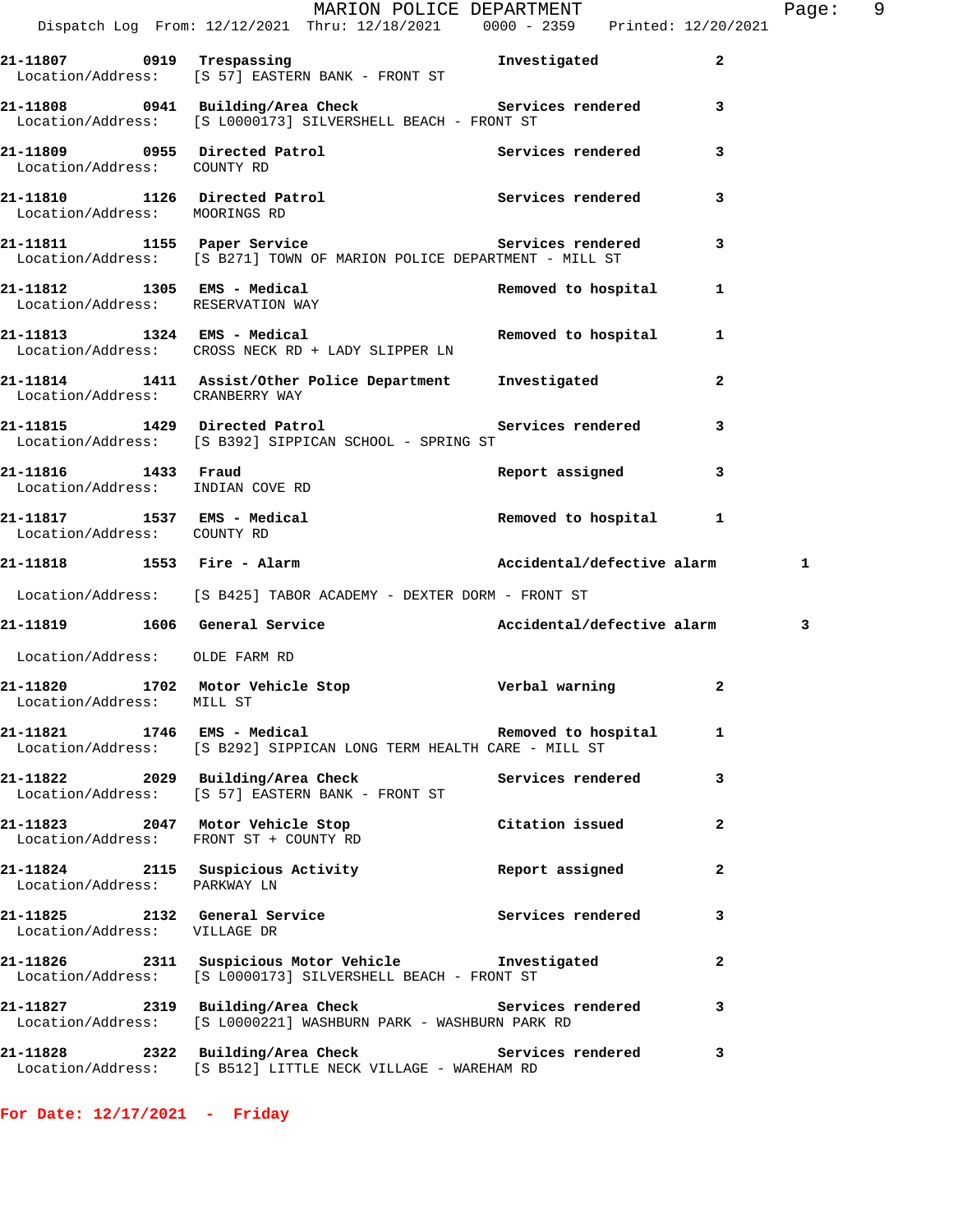|                                                                  | 21-11830 0227 Building/Area Check Services rendered 3<br>Vicinity of: TOWN LINE - MILL ST                                                            |                            |                         |
|------------------------------------------------------------------|------------------------------------------------------------------------------------------------------------------------------------------------------|----------------------------|-------------------------|
|                                                                  | 21-11831 0234 Building/Area Check Services rendered<br>Location/Address: [S L0000172] BREW-FISH - SPRING ST                                          |                            | $\overline{\mathbf{3}}$ |
|                                                                  | 21-11832 		 0235 Building/Area Check 		 Services rendered<br>Location/Address: [S 137] TRI TOWN MOTORS - WAREHAM RD                                  |                            | $\overline{\mathbf{3}}$ |
|                                                                  | 21-11833 0240 Building/Area Check 5ervices rendered<br>Location/Address: [S L0000061] GILDA'S STONE ROOSTER - WAREHAM RD                             |                            | 3                       |
|                                                                  | 21-11834 0243 Building/Area Check Services rendered<br>Location/Address: [S L0000173] SILVERSHELL BEACH - FRONT ST                                   |                            | $\mathbf{3}$            |
|                                                                  | 21-11835 0245 Building/Area Check Services rendered<br>Vicinity of: PIT AREA - SHERMAN'S WAY                                                         |                            | 3                       |
|                                                                  | 21-11836 <a>&gt; 0249 Building/Area Check <a>&gt; Services rendered<br/>Location/Address: [S L0000082] ISLAND WHARF MARINE - ISLAND WHARF RD</a></a> |                            | 3                       |
| Location/Address: MOORINGS RD                                    | 21-11837 0300 Building/Area Check Services rendered                                                                                                  |                            | 3                       |
|                                                                  | 21-11838 0310 Building/Area Check Services rendered<br>Location/Address: [S 82] MARION COMPUTER STORE - WAREHAM RD                                   |                            | 3                       |
| Location/Address:                                                | 21-11839 0321 Building/Area Check Services rendered<br>[S L0000173] SILVERSHELL BEACH - FRONT ST                                                     |                            | $\overline{\mathbf{3}}$ |
| Location/Address:                                                | 21-11840 0353 Building/Area Check Services rendered<br>[S 119] SIPPICAN WOODS - FIELD STONE LN                                                       |                            | 3                       |
|                                                                  | 21-11841 0427 Building/Area Check Services rendered<br>Location/Address: [S L0000082] ISLAND WHARF MARINE - ISLAND WHARF RD                          |                            | $\overline{\mathbf{3}}$ |
| Location/Address: FRONT ST                                       | 21-11842 0646 Motor Vehicle Stop Nerbal warning                                                                                                      |                            | $\overline{a}$          |
|                                                                  | 21-11843 0703 Motor Vehicle Stop Verbal warning 2<br>Location/Address: MILL ST + SPARROW LN<br>Location/Address: MILL ST + SPARROW LN                |                            |                         |
|                                                                  | 21-11844 0714 Animal Complaint <b>120 Complaint</b> Referred to other agency 3<br>Location/Address: WEWIANTIC RIVER BRIDGE - WAREHAM RD + RIVER RD   |                            |                         |
|                                                                  | 21-11845 0715 Building/Area Check Services rendered 3<br>Location/Address: [S B392] SIPPICAN SCHOOL - SPRING ST                                      |                            |                         |
| Location/Address: ROCKY KNOOK LN                                 |                                                                                                                                                      | Investigated               | $\overline{2}$          |
|                                                                  | Location/Address: [S B392] SIPPICAN SCHOOL - SPRING ST                                                                                               | Services rendered          | 3                       |
| 21-11848 0903 Directed Patrol<br>Location/Address: FRONT ST      |                                                                                                                                                      | Services rendered          | 3                       |
| 21-11849 0959 Animal Complaint                                   | Location/Address: WAREHAM RD + RIVER RD                                                                                                              | Referred to other agency 3 |                         |
|                                                                  | 21-11850 1008 Waterways Asst Other Agency Services rendered<br>Location: [S L0000019] BIRD ISLAND                                                    |                            | 3                       |
| 21-11851 1111 General Service<br>Location/Address: CROSS NECK RD |                                                                                                                                                      | No service necessary 3     |                         |
| 21-11852 1142 Directed Patrol<br>Location/Address: COUNTY RD     |                                                                                                                                                      | Services rendered          | 3                       |
|                                                                  | 21-11853 1223 Waterways Asst Other Agency Services rendered<br>Location: SIPPICAN HARBOR                                                             |                            | $\mathbf{3}$            |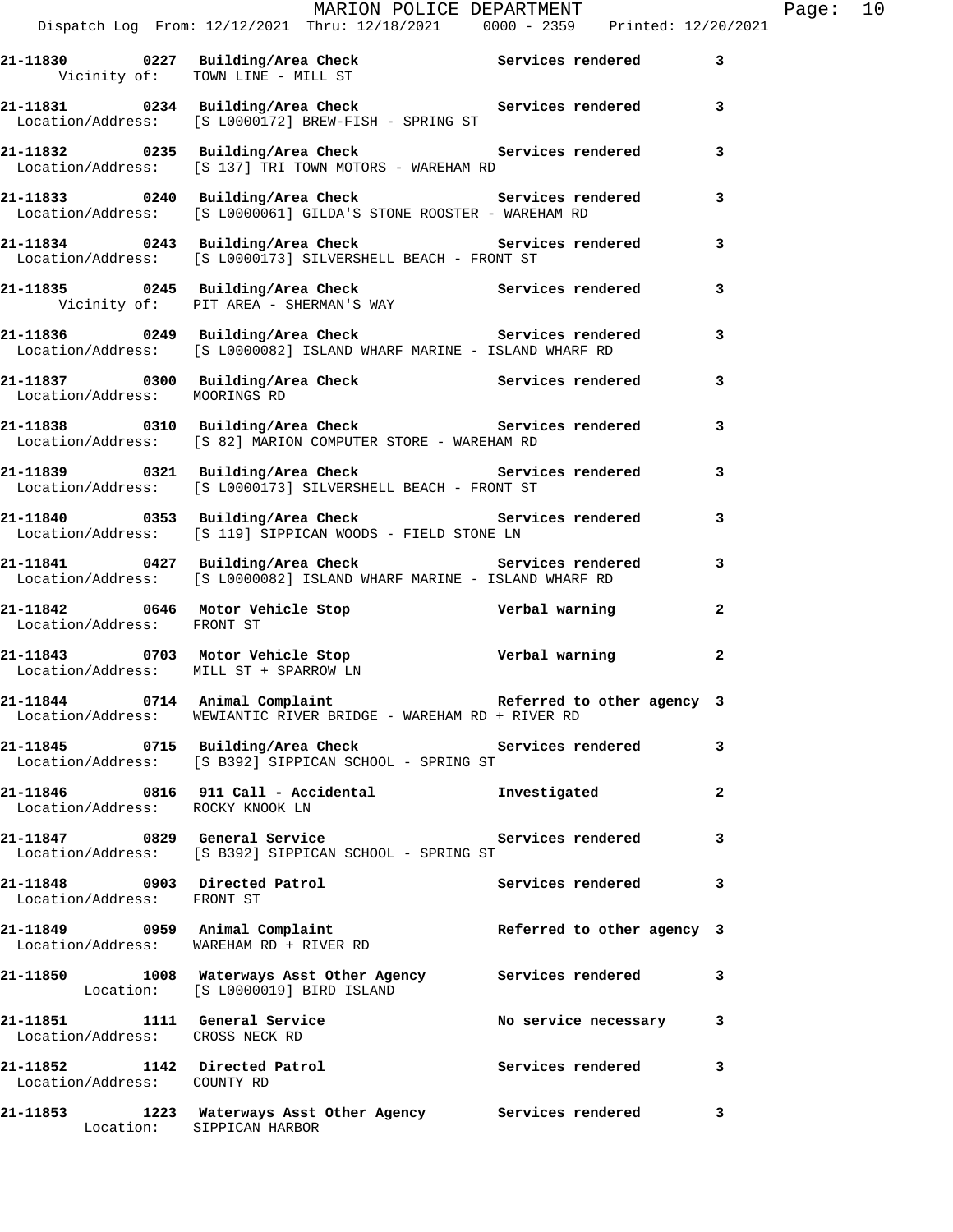| Location/Address: POINT RD                                        | 21-11854 1242 Animal Complaint 111854 11242 1242                                                                               |                       |                         |
|-------------------------------------------------------------------|--------------------------------------------------------------------------------------------------------------------------------|-----------------------|-------------------------|
|                                                                   | 21-11855 1330 MVC - Injury<br>Location/Address: [S3] RT 28 - RT 28 + TOBY RD<br>Location/Address: [S3] RT 28 - RT 28 + TOBY RD |                       |                         |
|                                                                   | 21-11856 1428 General Service 21 Services rendered 3<br>Location/Address: [S B392] SIPPICAN SCHOOL - SPRING ST                 |                       |                         |
|                                                                   | 21-11857 1505 General Service<br>Location/Address: [S B392] SIPPICAN SCHOOL - SPRING ST                                        | Investigated 3        |                         |
|                                                                   | 21-11858 1744 Motor Vehicle Stop 5 6 Verbal warning 2<br>Location/Address: [S L0000061] GILDA'S STONE ROOSTER - WAREHAM RD     |                       |                         |
|                                                                   | 21-11859 1806 EMS - Medical<br>Location/Address: [S B292] SIPPICAN LONG TERM HEALTH CARE BRADFORD UNIT - MILL ST               | Removed to hospital 1 |                         |
| Location/Address: WAREHAM RD                                      | 21-11860 1818 Motor Vehicle Stop Nerbal warning                                                                                |                       | $\mathbf{2}$            |
|                                                                   | 21-11861 1956 Motor Vehicle Stop Northern Verbal warning 2<br>Location/Address: ON RAMP - FRONT ST + ROUTE 195 EAST            |                       |                         |
|                                                                   | 21-11862 2030 Building/Area Check Services rendered<br>Location/Address: [S 151] ABINGTON BANK - FRONT ST                      |                       | 3                       |
|                                                                   | 21-11863 2030 Building/Area Check Services rendered<br>Location/Address: [S L0000082] ISLAND WHARF MARINE - ISLAND WHARF RD    |                       | 3                       |
|                                                                   | 21-11864 2114 Building/Area Check Services rendered<br>Location/Address: [S L0000173] SILVERSHELL BEACH - FRONT ST             |                       | $\overline{\mathbf{3}}$ |
| Location/Address: COTTAGE LN                                      | 21-11865 2118 Building/Area Check Services rendered                                                                            |                       | 3                       |
| Location/Address: MAIN ST                                         | 21-11866 2219 Motor Vehicle Stop Nerbal warning                                                                                |                       | $\overline{2}$          |
| Location/Address: ISLAND WHARF RD                                 | 21-11867 2235 Building/Area Check Services rendered 3                                                                          |                       |                         |
|                                                                   | 21-11868 2302 Building/Area Check Services rendered<br>Location/Address: [S 81] DEPINA LANDING - RIVER RD                      |                       | 3                       |
|                                                                   | 21-11869 2310 Building/Area Check Services rendered<br>Location/Address: [S 36] EAST OVER RESERVATION - COUNTY RD              |                       | 3                       |
|                                                                   | 21-11870 2317 Motor Vehicle Complaint Threstigated<br>Location/Address: FROM WAREHAM/ROUTE 58 AREA - COUNTY RD                 |                       | 2                       |
| 21-11871 2343 Animal Complaint<br>Location/Address: POINT RD      |                                                                                                                                | Services rendered     | 3                       |
| For Date: $12/18/2021$ - Saturday                                 |                                                                                                                                |                       |                         |
| 21-11872 0430 Building/Area Check<br>Location/Address: WAREHAM RD |                                                                                                                                | Services rendered     | 3                       |
| 21-11873 0433 Building/Area Check<br>Location/Address: PARKWAY LN |                                                                                                                                | Services rendered     | 3                       |
| Location/Address:                                                 | 21-11874 0437 Building/Area Check<br>NOT YOUR AVERAGE TREE SERVICE - WAREHAM RD                                                | Services rendered     | 3                       |

**21-11875 0638 Building/Area Check Services rendered 3**  Location/Address: [S L0000173] SILVERSHELL BEACH - FRONT ST

**21-11876 0907 Health/Welfare Services rendered 3**